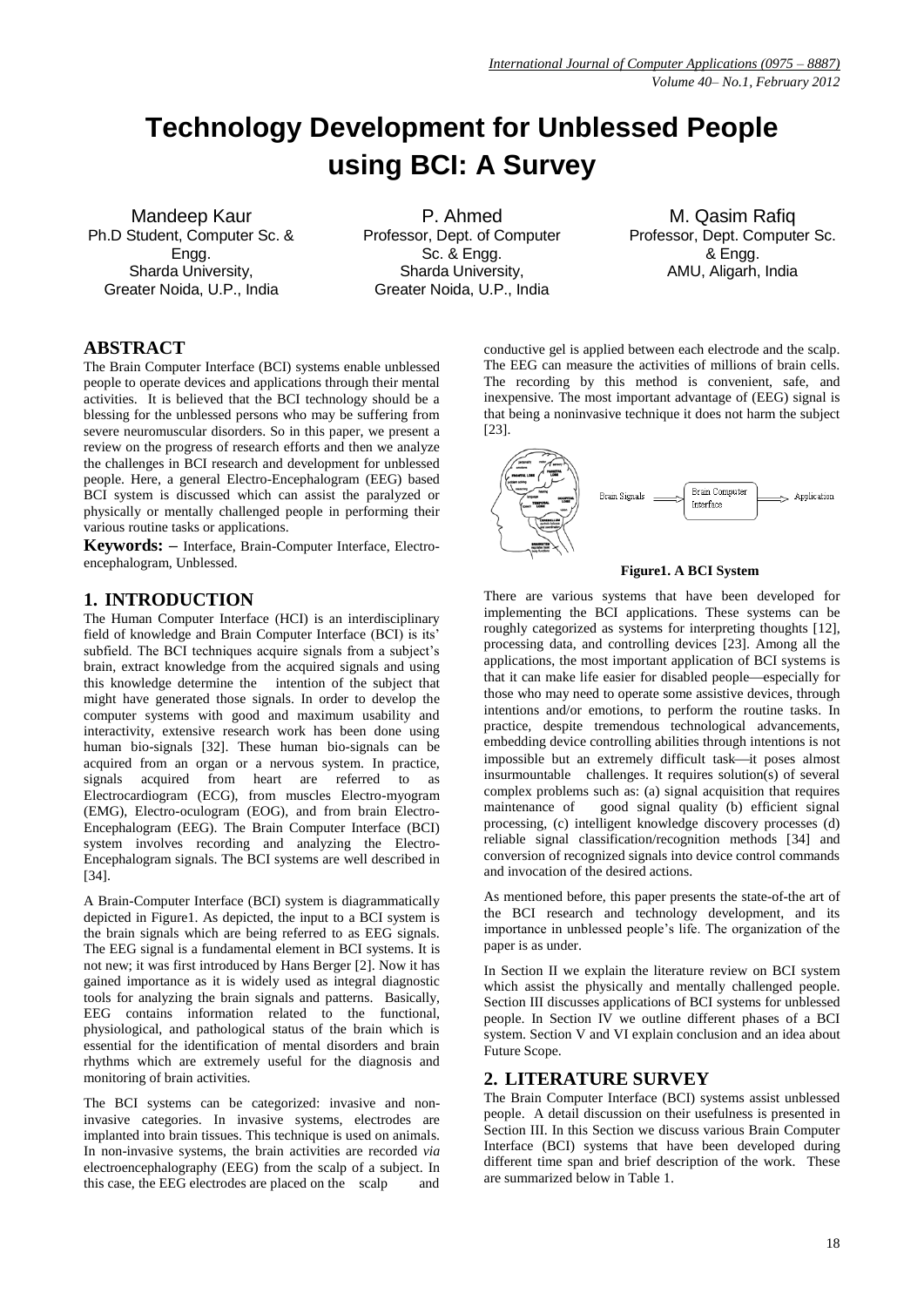| S.N | <b>Work</b>                                                                                                                                       | <b>Description</b>                                                                                                                                                                      | <b>Year</b> |
|-----|---------------------------------------------------------------------------------------------------------------------------------------------------|-----------------------------------------------------------------------------------------------------------------------------------------------------------------------------------------|-------------|
| 1   | Brain-Computer Interfaces Based<br>on the Steady-State<br>Visual-Evoked Response [27].                                                            | A brain-computer interface system hat interprets the<br>steady state visually evoked response into a control<br>signal for operating a physical device or computer<br>program $[27]$ .  | 2000        |
| 2   | Human<br>Computer<br><b>Brain</b><br>$\prime$<br>Interfaces: Challenging puzzles to<br>solve [36].                                                | A BCI system that uses EEG signals, and provides a new<br>mechanism for communication with the external world<br>and controlling remote devices and computers.                          | 2003        |
| 3   | Identification and Classification<br>for finger movement based on<br>EEG [10].                                                                    | An experiment with Common Spatial Subspace<br>Decomposition (CSSD) algorithm was reported for<br>classifying single-trial EEG during the preparation of<br>left-right finger movements. | 2005        |
| 4   | A Comparison of Time, Frequency<br>and ICA Based Features and Five<br><b>Classifiers for Wrist Movement</b><br>Classification in EEG Signals [11] | The study reports a comparison of two methods to extract<br>features for the classification of wrist movements<br>(flexion, extension, pronation, supination).                          | 2005        |
| 5   | Two Channel EEG Thought<br>Pattern Classifier [12].                                                                                               | A real-time EEG identification system for hands free<br>control, and its flexibility was tested in controlling a<br>powered wheelchair.                                                 | 2006        |
| 6   | On the Time Series K-Nearest<br>Neighbor Classification of<br>Abnormal Brain Activity [28].                                                       | A quantitative analysis EEG recordings, in classifying<br>the normal and abnormal (subject suffering from<br>epileptic) brain activities.                                               | 2007        |
| 7   | Multilayer Perceptron for EEG<br>Signal Classification during<br>Listening to Emotional Music<br>$[13]$ .                                         | An EEG signal-based emotion classification system. The<br>system was trained to learn four targeted emotion<br>categories, including joy, angry, sadness, and pleasure.                 | 2007        |
| 8   | Human-Machine Interface Based<br>on Muscular and Brain Signals<br>Applied to a Robotic Wheelchair<br>$[29]$ .                                     | A Human-Machine Interface (HMI) system. The system<br>is use signals generated by eye blinks or brain activity. It<br>operability was tested on in operating a robotic.                 | 2007        |
| 9   | Prosthetic Controlled System<br><b>Based on Signal Pattern</b><br>Recognition of<br>Electroencephalogram [30].                                    | A prosthetic controlled system. It uses EEG signals.                                                                                                                                    | 2008        |
| 10  | Automatic Sleep Stage<br><b>Classification Using Two Facial</b><br>Electrodes [14].                                                               | A system for determining the sleep disorders (light sleep<br>and deep sleep) from brain signals.                                                                                        | 2008        |
| 11  | Multiclass Voluntary Facial<br>Expression Classification based on<br>Filter Bank Common Spatial<br>Pattern [15].                                  | An EEG and EMG signal based system for classifying<br>multiple facial expressions.                                                                                                      | 2008        |
| 12  | Emotion Classification Based on<br>Gamma-band EEG [16].                                                                                           | An EEG signal based system for classifying the<br>happiness and sadness of a person.                                                                                                    | 2009        |
| 13  | Study on EEG-Based Mouse<br>System by Using Brain-<br>Computer Interface [17].                                                                    | An EEG-based mouse designed for Brain-computer<br>Interface (BCI) system to move a cursor on a computer<br>display.                                                                     | 2009        |
| 14  | <b>Classification of Single Trial EEG</b><br>during Imagined Hand Movement<br>by Rhythmic Component<br>Extraction [18].                           | An EEG signal based Rhythmic Component Extraction<br>(RCE) system to extract a feature corresponding to<br>(left/right) hand movement.                                                  | 2009        |
| 15  | Feature Extraction and<br>Classification of EEG Signals for<br>Rapid P300 Mind Spelling [19].                                                     | A Brain-Computer Interface (BCI) system that enables<br>subjects to spell text on a computer screen by detecting<br>P300 Event-Related Potentials in their<br>electroencephalograms.    | 2009        |
| 16  | An On-Line BCI System for Hand<br><b>Movement Control</b><br>Using Real-Time Recurrent<br>Probabilistic Neural Network [20]                       | An EEG-based Brain-Computer Interface (BCI) system<br>for on-line controlling the hand movement in a virtual<br>reality environment.                                                    | 2009        |

# **Table 1. Work in BCI for Unblessed People**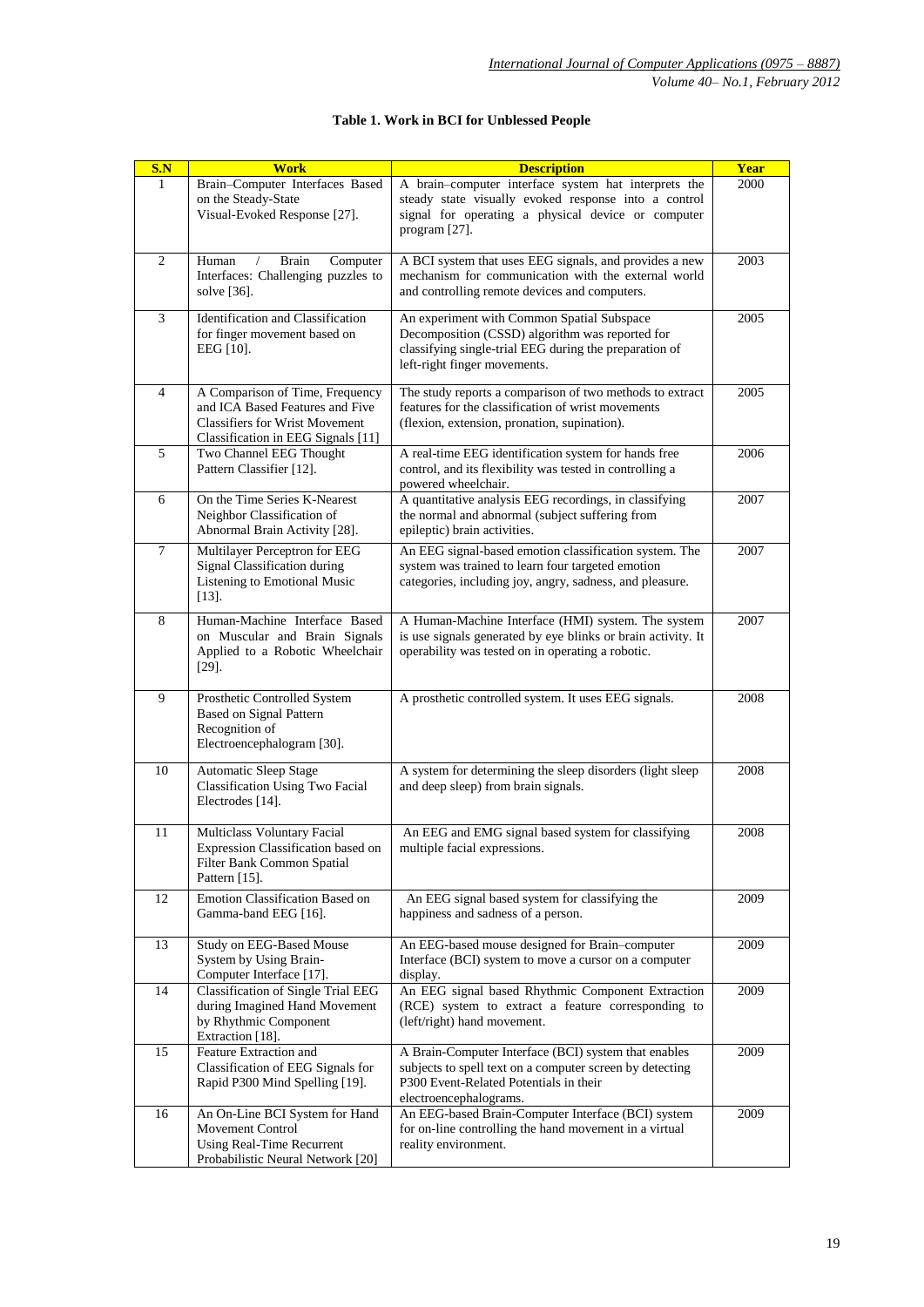# **3. THE BCI FOR UNBLESSED PEOPLE**

As mentioned before the BCI systems convey commands, *via* brain signals. Due to their enormous application potentials, a large number of varied applications of BCI systems are being developed to assist disabled people to communicate with Thought Translation Devices [12]. The P300-based BCI systems are developed for motor-impaired patients. Such system handles real-time applications like the cursor motion control in graphical interface [33], and their reliability and performance are well tested [8]. Very useful systems are being developed for locked-in patients suffering from epileptic seizures and paralysis. Such systems are proving beneficial in providing communication and control with patient's environment. In an interesting application described in [22], in this application a telepresence robot—a small round mobile platformwas designed for disable users to control it. Two patients mentally controlled the robot's drive through shared control mechanism.

Advancement in signal acquisition technology is making possible to create many more such applications. Some of them are listed below:

- a) Detecting wrist movement direction intention[11],
- b) Emotional stress recognition,
- c) Emotional states classification, [24]
- d) Emotion recognition in speech,
- e) Emotion classification,
- f) Rapid P300 mind spelling [19]
- g) Detecting epilepsy or detection of epileptic seizures.
- h) Classification of abnormal brain activity
- i) Finger movement task [10]
- j) Facial expression classification or Face and facial expression recognition from images and videos [14]
- k) Imagined hand movement [18][20],
- l) Diagnosis of depressive disorder and risk for depression in adolescents using acoustic speech analysis [6],
- m) Detection of distressed and depressed affect in speech [9],
- n) Speaker verification using information theoretic learning,
- o) Development and reliability study of the new back strain monitor, and
- p) Bio-signals for lip reading.

In addition, the EEG based BCI systems are proving useful in medical applications like in diagnosing the health conditions in brain injuries, tumors, strokes, epileptic seizure, liver, cerebral palsy, and alzheimer disease. The BCI systems also facilitate in assessing medical issues like dizziness, blackout, headaches, weakness etc. [2]. All these applications, and many more waiting to be discovered, are revealing the fact that the EEG signal is one of the most important and useful bio-signals to poke inside the user's head to observe their mental state.

### **4. THE BCI SYSTEMS**

As mentioned in Section I the BCI systems are being developed using noninvasive EEG signals. The general EEG based BCI systems mainly consist signal acquisition, signal processing and classification subsystems.

An architecture of a BCI system is shown in Figure2 that has following components:

- Signal Acquisition,
- Signal Processing,
- Feature Extraction,
- Classification, and
- Application.

The first step in developing a BCI system is brain signal acquisition through invasive or non-invasive methods. Once the signals are acquired, it is necessary to clean or remove the noise from the signal to improve the signal accuracy. In this process, the signals are amplified and sampled. In the next step features are extracted from the processed signals. Afterwards, based on extracted features, signals are classified and the classification results are used the specified application. The functions of these components are described in detail below.

### **4.1 EEG Signal Acquisitions**

As mentioned before, the EEG signals or raw EEG data can be collected *via* invasive or noninvasive method. Generally speaking in most of the applications, the noninvasive method is used. In this methods the EEG signals are obtained either by placing electrodes on the scalp or by using a wearable cap. The signal acquisition process initiates from postsynaptic potentials which gets combined at the cortex and transmitted to scalp through the surface of the skull where the electrodes are attached. These acquired signals are then preprocessed which includes amplification; filtering and then the signals are digitized for further feature extraction and classification purpose.

There are four types of brain waves or EEG signals or spectral components: *alpha, beta, delta, and theta* as shown in Table 2. In general, for normal human beings the EEG can be recorded through  $\leq 128$  channels with the frequencies vary in the range of 1-30Hz or 0-40 (250) and amplitude vary in the range of 10- 500 μV [31]. The BCI systems use three types of signals. These ares low cortical potentials (SCPs), sensorimotor rhythms (SMRs) and event-related potentials (ERPs) [26]. Out of these the ERPs are more beneficial to use because of higher rate of information transfer [26].

#### **Table 2. Types of spectral components**



### **4.2 Signal Processing**

After acquiring raw EEG signals the signal enhancement methods are applied to get the noise free, clear signals. The signal enhancement is basically is a part of signal processing operation which includes filtering. There are various signal processing methods like Independent Component Analysis (ICA), Principle Component Analysis (PCA), Common Spatial Pattern (CSP) and their combinations. The ICA and PCA are two different methods. ICA divide the source channel into many independent components that are quasi-synchronous activity within a cortical patch, or sometimes within two cortical patches connected by corpus callosum-or else, artifact sources - eyes, muscle, ECG, line noise, electrode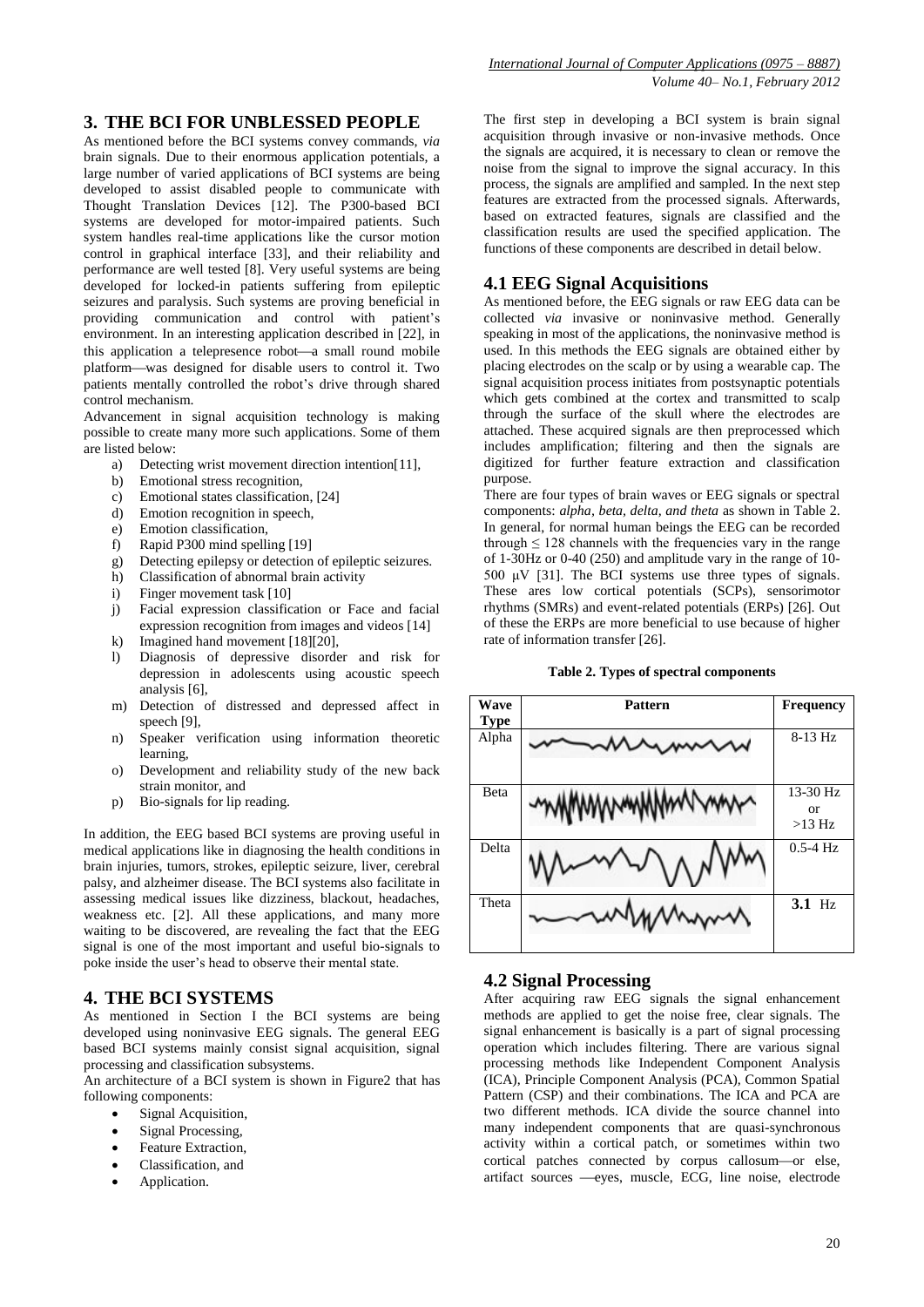noise, etc. whereas PCA gathers the best possible channel activity into each component. The PCA maximizes the variance in the data into any number of dimensions [37]. The Common Spatial Pattern (CSP) is used to design spatial filters

that lead to new time series of EEG whose variances are optimal for the discrimination of two classes of EEG [15].



**Figure2. General BCI System**

# **4.3 Feature Extraction**

The enhanced EEG signals are then processed further for feature extraction and classification. To select and apply appropriate classifier, it is very essential to know what and how features are used. Also it is very important to understand the properties of the signals. A variety of feature extraction methods were developed according to respective neuro-mechanism as shown in Table 3. Features are basically properties needed for analyzing the signal for determining the subject's messages or commands [26].

| Table 3. Feature extraction methods |  |  |
|-------------------------------------|--|--|
|-------------------------------------|--|--|

| <b>Neuromechanism</b>            | <b>Feature extraction method</b> |  |
|----------------------------------|----------------------------------|--|
| <b>Sensorimotor activity</b>     | Spectral parameters              |  |
|                                  | Time-frequency                   |  |
|                                  | representation method            |  |
|                                  | Cross-correlation-based          |  |
|                                  | template matching                |  |
|                                  | Signal complexity                |  |
|                                  | Combination of different         |  |
|                                  | feature extraction methods       |  |
| <b>Slow cortical potentials</b>  | Calculation of Slow              |  |
| (SCP)                            | cortical potentials amplitude    |  |
|                                  | Time-frequency                   |  |
|                                  | representation method            |  |
|                                  | Mixed filter                     |  |
| P300                             | Cross-correlation                |  |
|                                  | Stepwise discriminant            |  |
|                                  | analysis                         |  |
|                                  | Matched filtering                |  |
|                                  | Piecewise Prony method           |  |
|                                  | Time-frequency                   |  |
|                                  | representation method            |  |
|                                  | Peak picking                     |  |
|                                  | Area calculation                 |  |
|                                  | Area and peak picking            |  |
| Visual evoked potential<br>(VEP) | Spectral parameters              |  |
|                                  | Lock-in amplifier                |  |
|                                  | Asymmetry ratio of               |  |

|                                 | different band powers       |  |
|---------------------------------|-----------------------------|--|
|                                 | Cross-correlation           |  |
| <b>Response to mental tasks</b> | Spectral parameters         |  |
|                                 | Parametric modeling (AR     |  |
|                                 | & AAR parameters)           |  |
|                                 | Eigen values of correlation |  |
|                                 | matrix                      |  |
|                                 | LPC using Burg's method     |  |
| <b>Activity of neural cells</b> | Cross-covariance-PCA        |  |
| (ANC)                           |                             |  |
|                                 | LBG vector quantization     |  |
|                                 |                             |  |
|                                 | Filtering - rectification - |  |
|                                 | thresholding                |  |
|                                 | Averaging                   |  |
|                                 | TFR methods                 |  |

After feature extraction various feature selection or dimensionality reduction methods are applied like Genetic Algorithm (GA), Principal Component Analysis (PCA), Linear Discriminant Analysis (LDA) (discussed in 3.4), Support Vector Machine (SVM), etc [26].

# **4.5 Classification**

The extracted features are classified according to intended application. The purpose of classification is to translate the EEG signals into commands. A variety of techniques exists for classification purpose artificial neural network, Backpropagation Neural Network, Hidden Markov Model (HMM), Bayes Network etc [5]. In artificial neural network, the Widrow-Hoff LMS algorithm is used to train Single Layer Perception (SLP) and a back-propagation algorithm is used to train Multi-Layer Perception (MLP). As compared to MLP, the HMM can deal with spurious misclassification that saves computational time. But HMM was only applicable to pointing movements. So for structured type movements, Bayes network was introduced. Support Vector Machines (SVMs) are closely related to Neural Networks and when a sigmoid function is used it is equivalent to Perceptron. Basically SVM classify the data into classes by an N-dimensional hyperplane [16].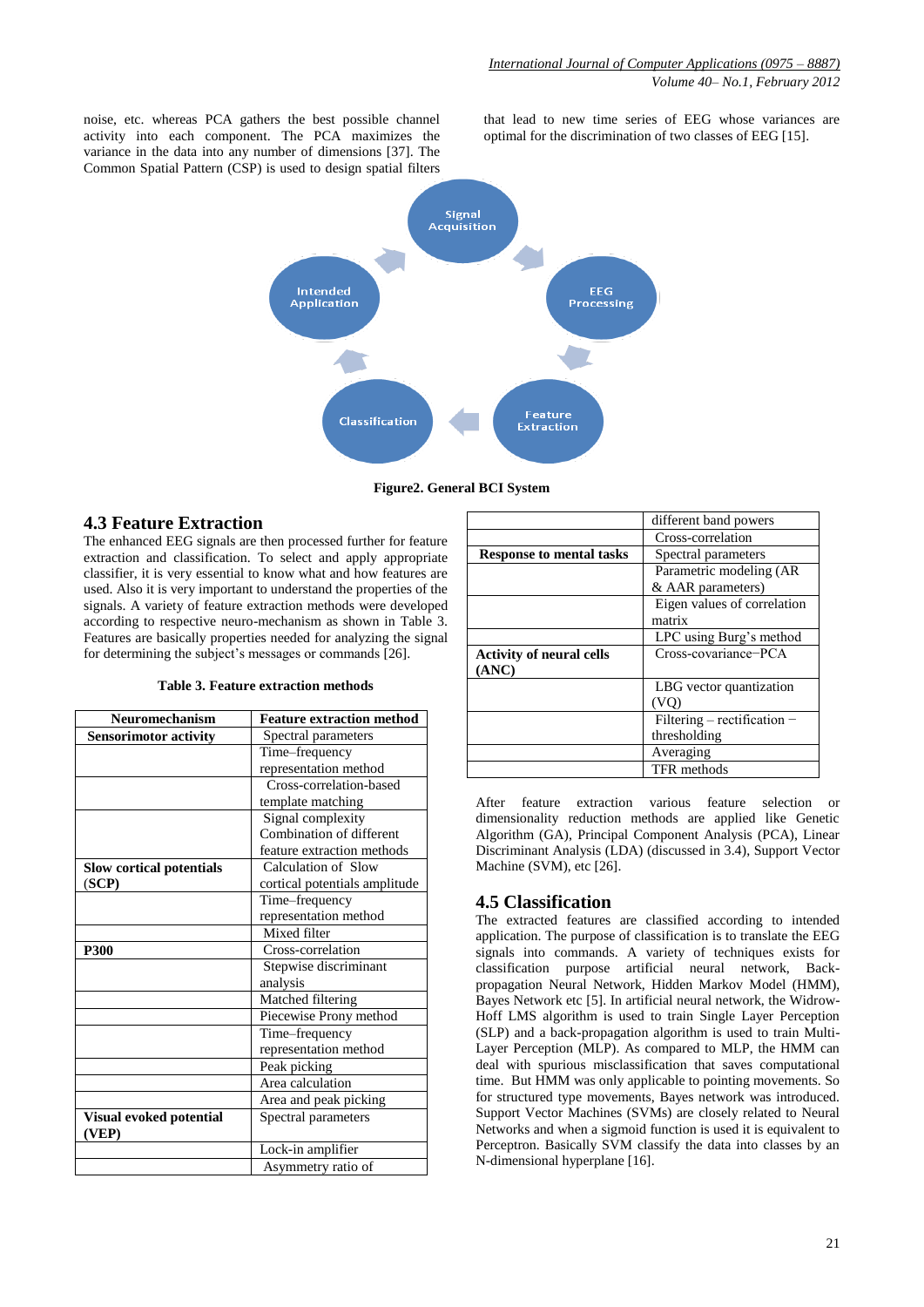| S.No.           | <b>Feature Type</b>                                                                                          | <b>Classifier</b>                                                                                        | <b>Application</b>                                                                                                                                            | Performance                                                                                                  |
|-----------------|--------------------------------------------------------------------------------------------------------------|----------------------------------------------------------------------------------------------------------|---------------------------------------------------------------------------------------------------------------------------------------------------------------|--------------------------------------------------------------------------------------------------------------|
| ı.              | <b>Event Related</b><br>Synchronisation<br>(ERS)                                                             | <b>Brute Force</b>                                                                                       | A Virtual Reality BCI Application<br>$[1]$ .                                                                                                                  | 93% of the subjects<br>$(21)$ were able to<br>reach an accuracy<br>equal or greater<br>than 60%              |
| 2               | Autoregressive<br>coefficients                                                                               | <b>SVM</b>                                                                                               | A spelling application for paralyzed<br>patients (suffering from focal<br>epilepsy) [21].                                                                     | the training with<br>locked-in patients,<br>an accuracy of 70%<br>reported                                   |
| 3               | P300 evoked potential                                                                                        | <b>LDA</b>                                                                                               | A P300-based BMI system<br>developed for remote writing using<br>human brain-actuated robot arm.<br>$[22]$ .                                                  | high accuracy<br>$(>90\%)$ even with<br>only 6 flashes per<br>trial                                          |
| $\overline{4}$  | Event-related<br>potential (ERP) P300                                                                        | Step-wise Linear<br>Discriminant<br>Analysis<br>(SWLDA),                                                 | A BCI commanded wheelchair<br>systems [23].                                                                                                                   | The system<br>performs a real-time<br>wheelchair<br>navigation task<br>using BCI.                            |
| 5               | amplitudes of evoked<br>potentials or<br>sensorimotor cortex<br>rhythms, firing rates<br>of cortical neurons | Minimum<br>Euclidean<br>Distance,<br>k-nearest-<br>neighbor,<br>Fisher linear<br>discriminant            | An application to extract features<br>that the user can control and<br>translate into device commands [2]                                                     | Minimum<br>Euclidean Distance<br>84.7%<br>k-nearest-neighbor<br>87.5%<br>Fisher linear<br>discriminant 90.3% |
| 6               | Imagined motor<br>movement                                                                                   | <b>SVM</b>                                                                                               | A system for classifying EEG<br>signals corresponding to imagined<br>motor movements [3].                                                                     | <b>Better</b> classification<br>error rate for<br>Fourier and CTFR<br>based features than<br>LDA.            |
| $7\phantom{.0}$ | Movement-Related<br>Potentials (MRP's)                                                                       | <b>SVM</b>                                                                                               | A EEG based system to classify<br>contralateral finger movements [4].                                                                                         | 10 subject-specific<br>features and attain<br>an average of 77%<br>accuracy in<br>classification             |
| 8               | Event-related<br>synchronisation/desyn<br>chronisation                                                       | <b>SVM</b>                                                                                               | A EEG based system to extract the<br>task-related features using wavelet<br>decomposition [24].                                                               | 91                                                                                                           |
| 9               | motor<br>imagery                                                                                             | Back-propagation<br>NΝ                                                                                   | A new EEG recognition algorithm<br>for integrating discrete wavelet<br>transform (DWT) with BP neural<br>network $[5]$ .                                      | 92.4                                                                                                         |
| 10              | Steady-State Visual<br><b>Evoked Potential</b><br>(SSVEP) activity                                           | Convolutional<br>Neural Network                                                                          | A new technique developed for the<br>classification of EEG Steady-State<br>Visual Evoked Potential (SSVEP)<br>activity for non-invasive BCI<br>system $[6]$ . | 95                                                                                                           |
| 11              | P300 evoked potential                                                                                        | <b>SVM</b>                                                                                               | A P300 word speller system [25].                                                                                                                              | 95                                                                                                           |
| 12              | Features are extracted<br>from theta, mu and<br>beta rhythms                                                 | a Fisher Linear<br>Discriminant and<br>a Minimum-<br>Squared-Error<br>Linear<br>Discriminant<br>Function | Single trial classification of EEG<br>sequences for left/right self-paced<br>tapping discrimination [7].                                                      | 96                                                                                                           |

### **Table 4. Feature and Classifier Performance**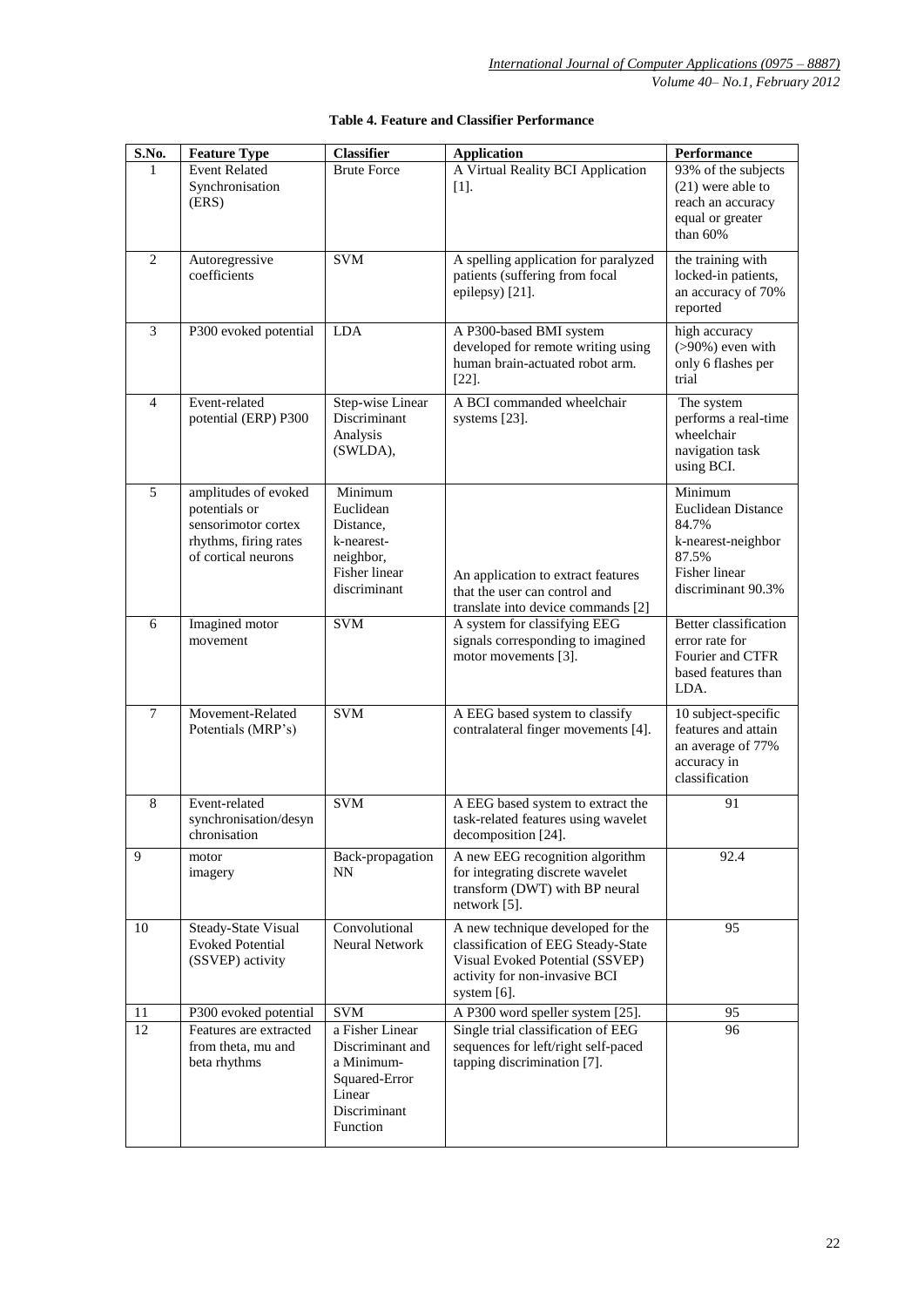These are being used to recognize and classify different brain wave or signal patterns associated with intended application summarized in Table 4.

### **4.6 Applications**

The application can involve a spelling device, Neuroprosthetics, Wheelchair control, recognition of human or subject's operations, feelings or emotions, etc. The application also generates feedback to inform the subject about the outcome of classification [23] [16] [14].

### **5. CONCLUSION AND FUTURE WORK**

An EEG based BCI system involves various phases: signal acquisition, signal processing, feature extraction, Classification, application. The signal acquisition can be done in two ways: invasive and non-invasive method. Also there are various methods for signal processing, feature extraction, Classification. This survey paper presents work done in BCI for Unblessed people. The feature and classifier performance have been summarized for various applications. The future work is to study the spontaneous behavior of EEG signals. And to identify the feature extraction and classification method for handling such signals.

# **6. REFERENCES**

- [1] F. Lotte, Y. Renard, A. Lécuyer, "Self-paced Brain-Computer Interaction with Virtual Worlds: a Quantitative and Qualitative Study "Out of the Lab", in 4th International Brain-Computer Interface Workshop and Training Course, pp. 373-378, Austria, 2008.
- [2] Li Yi, Fan Yingle, Tong Qinye, "EEG Feature Detection and Classification Algorithm in Brain-Computation Interface", 3rd IEEE Conference on Industrial Electronics and Applications (ICIEA), pp. 1403 – 1407, Singapore, June 3-5, 2008.
- [3] Gary N. Garcia, Touradj Ebrahimi and Jean-Marc Vesin, ―Support Vector EEG Classification in the Fourier and Time-Frequency Correlation Domains", Proceedings of the 1st International IEEE EMBS Conference on Neural Engineering, pp. 591-594, Italy, March 20-22, 2003.
- [4] E. Yom-Tov, G. F. Inbar, "Selection of Relevant Features for Classification of Movements from Single Movement-Related Potentials Using a Genetic Algorithm", Proceedings of the 23rd Annual EMBS International Conference, pp. 1364 – 1366, Turkey, October 25-28, 2001.
- [5] Li Ming-Ai; Wang Rui; Hao Dong-Mei; Yang Jin-Fu, ―Feature Extraction and Classification of Mental EEG for Motor Imagery", Proceedings of the 2009 Fifth International Conference on Natural Computation, pp. 139 – 143, Tianjin, Aug 14-16,2009 .
- [6] Hubert Cecotti, Axel Graeser, "Convolutional Neural Network with embedded Fourier Transform for EEG Classification‖, 19th International Conference on Pattern Recognition, ICPR, pp. 1-4, Tampa, FL,Dec 8-11,2008.
- [7] Gabriel Pires, Urbano Nunes and Miguel Castelo-Branco, ―Single-Trial EEG Classification of Movement Related Potential", Proceedings of 10th IEEE International Conference on Rehabilitation Robotics, pp. 569 – 574, Noordwijk, June 13-15, 2007.
- [8] Febo Cincotti, et al., "Non-Invasive Brain-Computer Interface System to Operate Assistive Devices", Proceedings of 29th Annual International Conference of the

IEEE Engineering in Medicine and Biology Society, pp. 2532 - 2535, Lyon, France, Aug 23-26, 2007.

- [9] S. R. Liyanage, J. -X. Xu, C. Guan, K. K. Ang, C. S. Zhang and T. H. Lee, "Classification of Self-paced Finger Movements with EEG Signals Using Neural Network and Evolutionary Approaches", IEEE International Conference on Control and Automation, pp. 1807 – 1812, Christchurch, New Zealand, Dec 9-11, 2009
- [10] Boqiang Liu, Mingshi Wang, Tonglei Li, Zhongguo Liu, "Identification and Classification for finger movement based on EEG", Proceedings of 27th Annual Conference of the IEEE Engineering in Medicine and Biology, pp. 5408 – 5411, Shanghai, China, Sept. 1-4, 2005
- [11] I. Navarro, F. Sepulveda, B. Hubais, "A Comparison of Time, Frequency and ICA Based Features and Five Classifiers for Wrist Movement Classification in EEG Signals", Proceedings of 27th Annual Conference of the IEEE Engineering in Medicine and Biology, pp. 2118 – 2121, Shanghai, China, Sept. 1-4, 2005
- [12] D.A. Craig, H.T. Nguyen, H.A. Burchey, "Two Channel EEG Thought Pattern Classifier", Proceedings of the 28th Annual International Conference of the IEEE Engineering in Medicine and Biology Society, pp. 1291 – 1294, New York City, USA, Aug 30-Sept 3, 2006.
- [13] Yuan-Pin Lin, et al., "Multilayer Perceptron for EEG Signal Classification during Listening to Emotional Music", IEEE Region 10 Conference, TENCON,pp. 1 -3 ,Taipei, Oct. 30 2007-Nov.2 2007
- [14] Jussi Virkkala, et al., "Automatic Sleep Stage Classification Using Two Facial Electrodes", 30th Annual International Conference of the IEEE Engineering in Medicine and Biology Society, pp. 1643 – 1646, Vancouver, British Columbia, Canada, August 20-24, 2008
- [15] Zheng Yang Chin, Kai Keng Ang, Cuntai Guan, ―Multiclass Voluntary Facial Expression Classification based on Filter Bank Common Spatial Pattern", 30th Annual International Conference of the IEEE Engineering in Medicine and Biology Society, pp. 1005 - 1008, Vancouver, British Columbia, Canada, August 20-24, 2008
- [16] Mu Li and Bao-Liang Lu, "Emotion Classification Based on Gamma-band EEG", Annual International Conference of the IEEE Engineering in Medicine and Biology Society, pp. 1223- 1226, Minneapolis, Sept. 3-6, 2009.
- [17] Dong Ming, et al., "Study on EEG-Based Mouse System by Using Brain-Computer Interface", International Conference on Virtual Environments, Human-Computer Interfaces and Measurements Systems, pp. 236 – 239, Hong Kong, China May 11-13, 2009.
- [18] Hiroshi Higashi, Toshihisa Tanaka, and Arao Funase, ―Classification of Single Trial EEG during Imagined Hand Movement by Rhythmic Component Extraction", Annual International Conference of the IEEE Engineering in Medicine and Biology Society, pp. 2482 - 2485, Minneapolis, Sept. 3-6, 2009.
- [19] Adrien Combaz, et al., "Feature Extraction and Classification of EEG Signals for Rapid P300 Mind Spelling", International Conference on Machine Learning and Applications, pp. 386 – 391, Miami Beach, FL , Dec 13-15, 2009.